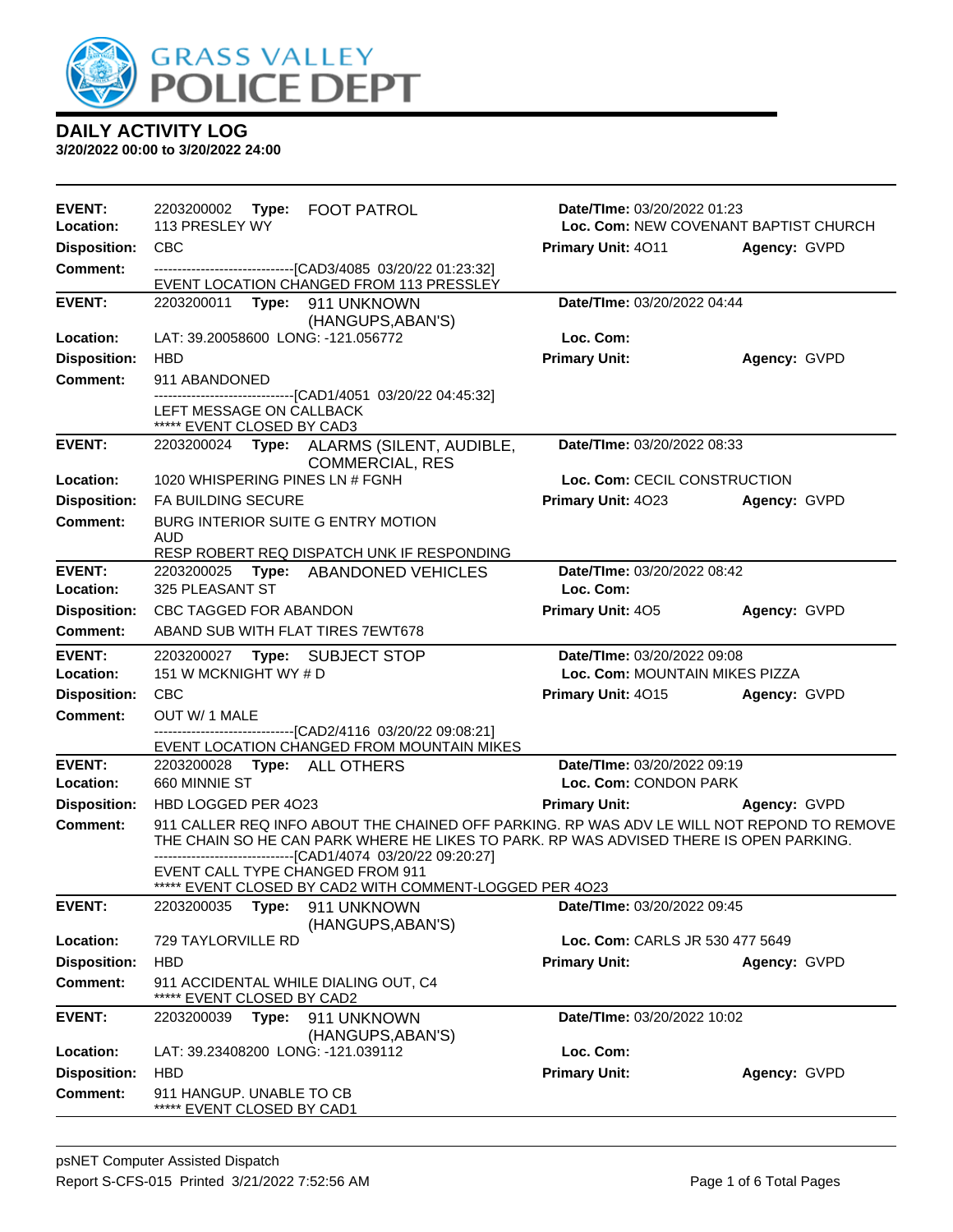

| <b>EVENT:</b>              | 2203200048                    |       | Type: ORDINANCES<br>(COUNTY/MUNICIPAL)                                                                                                                                                                                                     | Date/TIme: 03/20/2022 11:05                      |              |
|----------------------------|-------------------------------|-------|--------------------------------------------------------------------------------------------------------------------------------------------------------------------------------------------------------------------------------------------|--------------------------------------------------|--------------|
| Location:                  | 111 BANK ST                   |       |                                                                                                                                                                                                                                            | Loc. Com: UPS STORE                              |              |
| <b>Disposition:</b>        | WA SUBJ ADMONISHED, 98T       |       |                                                                                                                                                                                                                                            | Primary Unit: 4015                               | Agency: GVPD |
| <b>Comment:</b>            |                               |       | RP RPTG TRANSIENT HANGING OUT IFO BSN, REFUSING TO LEAVE. REQ LE MOVE HIM ALONG                                                                                                                                                            |                                                  |              |
| <b>EVENT:</b>              | 2203200049                    | Type: | DISTURBANCE (NOISE,<br>MUSIC, VERBAL, BARKI                                                                                                                                                                                                | Date/TIme: 03/20/2022 11:16                      |              |
| Location:                  | 1400 SEGSWORTH WY #8          |       |                                                                                                                                                                                                                                            | Loc. Com:                                        |              |
| <b>Disposition:</b>        | ARA                           |       |                                                                                                                                                                                                                                            | Primary Unit: 405                                | Agency: GVPD |
| <b>Case No:</b>            | G2200704                      |       |                                                                                                                                                                                                                                            |                                                  |              |
| <b>Comment:</b>            |                               |       | CHP XFER/911 CALLER RPTG 415 BTWN HER DAUGHTER AND BOYFRIEND. RP THINKS MALE IS PHYSICALLY<br>HARMING XRAY. POSS SLAPPING HEARD. SUBJ ARE IN BEDROOM. RP IS IN LIVINGROOM.<br>-------------------------------[CAD1/4074 03/20/22 11:30:03] |                                                  |              |
|                            | 10-39 CALFIRE C3              |       |                                                                                                                                                                                                                                            |                                                  |              |
|                            |                               |       | -------------------------------[CAD2/4116 03/20/22 11:53:45]<br>ISSUED CASE# G2200704 FOR AGENCY GVPD by UNIT 4O5                                                                                                                          |                                                  |              |
| <b>EVENT:</b>              |                               |       | 2203200055 Type: TRAFFIC (DUI, PARKING,<br>SPEED, HAZ                                                                                                                                                                                      | Date/TIme: 03/20/2022 11:46                      |              |
| Location:                  | <b>BRUNSWICK RD/49/20</b>     |       |                                                                                                                                                                                                                                            | Loc. Com: NB ON-RAMP                             |              |
| <b>Disposition:</b>        | <b>UTL</b>                    |       |                                                                                                                                                                                                                                            | <b>Primary Unit: 405</b>                         | Agency: GVPD |
| <b>Comment:</b>            |                               |       | 911 RPTG SUBJ LYING ON THE GROUND JUST OUTSIDE FOG LINE ON ON-RAMP/XFER TO CHP<br>LSW WHI SWEATSHIRT, BLU JEANS<br>RP SAW MOVEMENT, NEG INJURY SEEN, BUT RP STATES POSSIBLY                                                                |                                                  |              |
|                            |                               |       | --------------------------------[CAD2/4116 03/20/22 11:56:29]                                                                                                                                                                              |                                                  |              |
| <b>EVENT:</b>              |                               |       | PER 2025, CHP AND CALFIRE CLEARED<br>2203200058 Type: DISTURBANCE (NOISE,                                                                                                                                                                  | Date/TIme: 03/20/2022 12:18                      |              |
|                            |                               |       | MUSIC, VERBAL, BARKI                                                                                                                                                                                                                       |                                                  |              |
| Location:                  | 122 HUGHES RD                 |       |                                                                                                                                                                                                                                            | Loc. Com: SHELL DISTRIBUTING JOBBER              |              |
| <b>Disposition:</b>        | CBC 98T                       |       |                                                                                                                                                                                                                                            | <b>Primary Unit: 4023</b>                        | Agency: GVPD |
| <b>Comment:</b>            |                               |       | 911 RPTG XRAY THROWING WATERBOTTLES ARE VEHS. WALKING TWD HOSPITAL.                                                                                                                                                                        |                                                  |              |
|                            |                               |       | WFA LSW PINK HEADBAND, BRIGHT GRN JACKET                                                                                                                                                                                                   |                                                  |              |
| <b>EVENT:</b>              |                               |       | 2203200070 Type: PUBLIC RELATION CONTACT                                                                                                                                                                                                   | Date/TIme: 03/20/2022 13:05                      |              |
| Location:                  | <b>GRASS VALLEY</b>           |       |                                                                                                                                                                                                                                            | Loc. Com:                                        |              |
| <b>Disposition:</b>        | <b>CBC</b>                    |       |                                                                                                                                                                                                                                            | <b>Primary Unit: 4D10</b>                        | Agency: GVPD |
| <b>Comment:</b>            | PERSON. JUST THE PROCEDURE.   |       | RP RQ 10-21 REF THE PROCEDURE WHEN SOMEONE IS ARRESTED. RP IS NOT ASKING ABOUT A SPECIFIC<br>--------------------------------[4D10/MDT 03/20/22 13:13]                                                                                     |                                                  |              |
|                            |                               |       | CONTACT MADE WITH RP. ADVISED HER OF THE LEGAL PROCESS. CBC.                                                                                                                                                                               |                                                  |              |
| <b>EVENT:</b>              | 2203200074                    | Type: | DISTURBANCE (NOISE,<br>MUSIC, VERBAL, BARKI                                                                                                                                                                                                | Date/TIme: 03/20/2022 13:50                      |              |
| Location:                  | 110 DORSEY DR # 22            |       |                                                                                                                                                                                                                                            | Loc. Com: ABOVE APT 10                           |              |
| <b>Disposition:</b>        | <b>CBC MALE UNCOOPERATIVE</b> |       |                                                                                                                                                                                                                                            | Primary Unit: 405                                | Agency: GVPD |
| <b>Comment:</b>            | <b>HEARS KIDS CRYING</b>      |       | 911 RPTNG MALE SCREAMING AN CUSSING, THINGS BEING SLAMMED ON THE FLOOR, RP STATES SHE<br>--------------------------------[CAD1/4074 03/20/22 14:01:09]                                                                                     |                                                  |              |
|                            |                               |       | EVENT LOCATION CHANGED FROM 110 DORSEY DR GV                                                                                                                                                                                               |                                                  |              |
| <b>EVENT:</b><br>Location: | 105 NEAL ST                   |       | 2203200077 Type: PUBLIC RELATION CONTACT                                                                                                                                                                                                   | Date/TIme: 03/20/2022 13:57<br>Loc. Com: SAFEWAY |              |
| <b>Disposition:</b>        | <b>CBC</b>                    |       |                                                                                                                                                                                                                                            | Primary Unit: 4015                               | Agency: GVPD |
| <b>Comment:</b>            |                               |       | RP REQG 1021 FROM OIC REGARDING PEITIONER RIGHTS.                                                                                                                                                                                          |                                                  |              |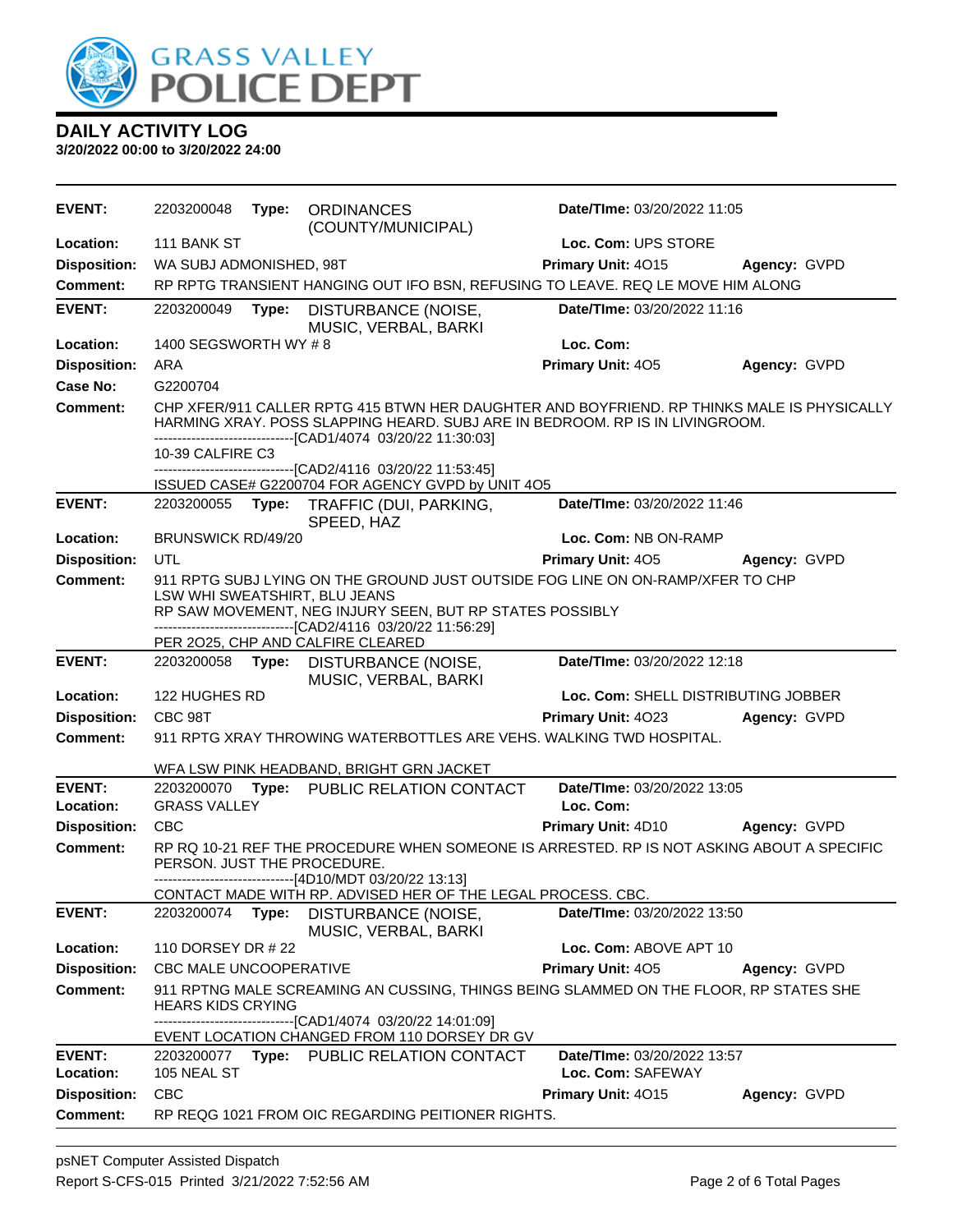

| <b>EVENT:</b><br><b>Disposition:</b><br>Comment: | 2203200081<br><b>CBC</b>                                             | Type: FOOT PATROL                                                                                                                                                                                                                                                                                                              | Date/TIme: 03/20/2022 15:02<br>Primary Unit: 4015          | Agency: GVPD |
|--------------------------------------------------|----------------------------------------------------------------------|--------------------------------------------------------------------------------------------------------------------------------------------------------------------------------------------------------------------------------------------------------------------------------------------------------------------------------|------------------------------------------------------------|--------------|
| <b>EVENT:</b>                                    | 2203200083 Type: VEHICLE STOP                                        |                                                                                                                                                                                                                                                                                                                                | Date/TIme: 03/20/2022 15:20                                |              |
| Location:                                        | <b>TAYLORVILLE RD/FREEMAN LN</b>                                     |                                                                                                                                                                                                                                                                                                                                | Loc. Com: IHOP                                             |              |
| <b>Disposition:</b>                              | WA                                                                   |                                                                                                                                                                                                                                                                                                                                | Primary Unit: 4023                                         | Agency: GVPD |
| <b>Comment:</b>                                  | License: 5HZV456                                                     |                                                                                                                                                                                                                                                                                                                                |                                                            |              |
|                                                  |                                                                      | -------------------------[CAD1/4074_03/20/22 15:20:52]<br>EVENT LOCATION CHANGED FROM TAYLORVILLE IHOP<br>--------------------------------[CAD1/4074 03/20/22 15:21:45]                                                                                                                                                        |                                                            |              |
| <b>EVENT:</b>                                    | 2203200088 Type: SUBJECT STOP                                        | EVENT LOCATION CHANGED FROM 746 TAYLORVILLE RD GV                                                                                                                                                                                                                                                                              | Date/TIme: 03/20/2022 15:54                                |              |
| Location:                                        | 1801 EA MAIN ST                                                      |                                                                                                                                                                                                                                                                                                                                | Loc. Com: JACK IN THE BOX 530 272 3041                     |              |
| <b>Disposition:</b>                              | <b>CBC</b>                                                           |                                                                                                                                                                                                                                                                                                                                | Primary Unit: 4015                                         | Agency: GVPD |
| <b>Comment:</b>                                  | OW <sub>1</sub>                                                      |                                                                                                                                                                                                                                                                                                                                |                                                            |              |
|                                                  |                                                                      | -------------------------------[CAD1/4074_03/20/22 15:55:59]<br>EVENT LOCATION CHANGED FROM JACK IN THE BOX                                                                                                                                                                                                                    |                                                            |              |
| <b>EVENT:</b>                                    | 2203200095 Type: WELFARE CHECK                                       |                                                                                                                                                                                                                                                                                                                                | Date/TIme: 03/20/2022 16:16                                |              |
| Location:                                        | 355 JOERSCHKE DR                                                     |                                                                                                                                                                                                                                                                                                                                | Loc. Com: SPRINGHILL MANOR CONVALESCENT<br><b>HOSPITAL</b> |              |
| <b>Disposition:</b>                              | UTL                                                                  |                                                                                                                                                                                                                                                                                                                                | Primary Unit: 405                                          | Agency: GVPD |
| <b>Comment:</b>                                  |                                                                      | 911 RPTNG FEMALE WALKING, NOT RESPONDING, XFR TO CALFIRE                                                                                                                                                                                                                                                                       |                                                            |              |
|                                                  | UNDER THE INFLUANCE, NOT TALKING<br>EVENT CALL TYPE CHANGED FROM MED | -------------------------------[CAD2/4116 03/20/22 16:18:02]<br>RP STATES WFA 600, BLONDE, WEARING BLK CLOTHING WALKING IN THE ROADWAY, APPEARS TO BE<br>-------------------------------[CAD2/4116 03/20/22 16:18:15]<br>NEG WEAPONS, STUMBLING IN THE ROADWAY<br>-------------------------------[CAD2/4116 03/20/22 16:19:06] |                                                            |              |
| <b>EVENT:</b>                                    | 2203200106 Type: ORDINANCES                                          | (COUNTY/MUNICIPAL)                                                                                                                                                                                                                                                                                                             | Date/TIme: 03/20/2022 16:58                                |              |
| Location:                                        | 146 HARRIS ST                                                        |                                                                                                                                                                                                                                                                                                                                | Loc. Com: JUST BEFORE ADDRESS                              |              |
| <b>Disposition:</b>                              | CBC MOVING ALONG 98T                                                 |                                                                                                                                                                                                                                                                                                                                | <b>Primary Unit: 4D10</b>                                  | Agency: GVPD |
| <b>Comment:</b>                                  | REQ SHE BE MOVED ALONG                                               | RP RPTNG FEMALE TRANSIENT IN A TENT IN THE FIELD UNDER THE TREE ON BY THE WALL, RP STATES<br>SHE WAS THERE ALL NIGHT SCREAMING, NOT CURRENTLY SCREAMING. UNK CLOTHING DESCRIPTION, RP                                                                                                                                          |                                                            |              |
| <b>EVENT:</b>                                    | 2203200109 Type: SUBJECT STOP                                        |                                                                                                                                                                                                                                                                                                                                | Date/TIme: 03/20/2022 17:14                                |              |
| Location:                                        | 125 E MAIN ST                                                        |                                                                                                                                                                                                                                                                                                                                | Loc. Com: GRASS VALLEY CITY HALL                           |              |
| <b>Disposition:</b>                              | CBC 98T                                                              |                                                                                                                                                                                                                                                                                                                                | Primary Unit: 4015                                         | Agency: GVPD |
| Comment:                                         | OW MATT                                                              | --------------[CAD1/4074_03/20/22 17:15:46]<br>EVENT LOCATION CHANGED FROM CITY HALL                                                                                                                                                                                                                                           |                                                            |              |
| <b>EVENT:</b>                                    | 2203200110 Type: FOOT PATROL                                         |                                                                                                                                                                                                                                                                                                                                | Date/TIme: 03/20/2022 17:25                                |              |
| Location:                                        | 210 SUTTON WY                                                        |                                                                                                                                                                                                                                                                                                                                | Loc. Com: ACF                                              |              |
| <b>Disposition:</b>                              | CBC                                                                  |                                                                                                                                                                                                                                                                                                                                | Primary Unit: 4D10                                         | Agency: GVPD |
| <b>Comment:</b>                                  |                                                                      | ------------------------------[CAD1/4074_03/20/22 17:32:22]<br>EVENT LOCATION CHANGED FROM ACF 210 SUTTON                                                                                                                                                                                                                      |                                                            |              |
| <b>EVENT:</b>                                    | 2203200113<br>Type:                                                  | TRAFFIC (DUI, PARKING,<br>SPEED, HAZ                                                                                                                                                                                                                                                                                           | Date/TIme: 03/20/2022 17:51                                |              |
| Location:                                        | 417 MARSHALL ST                                                      |                                                                                                                                                                                                                                                                                                                                | Loc. Com:                                                  |              |
| <b>Disposition:</b>                              | <b>CBC</b>                                                           |                                                                                                                                                                                                                                                                                                                                | Primary Unit: 4023                                         | Agency: GVPD |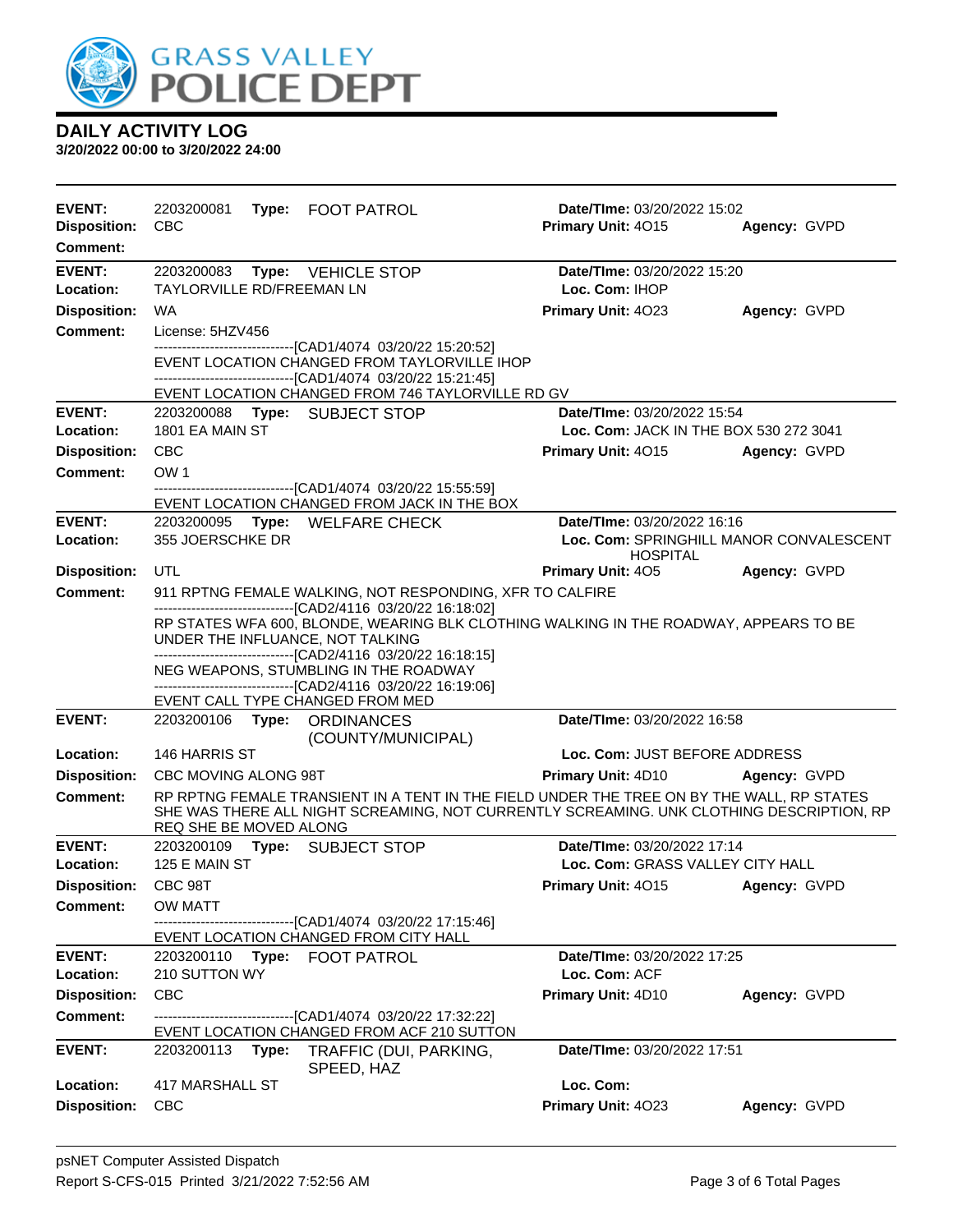

| <b>Comment:</b>     | WINCHESTER ST, REQG 1021.                                                                             | RP RPTG ONGOING SPEEDING ISSUES WITH A WHITE FORD FOCUS, ASSOCIATED WITH AN ADDRESS ON                                                                                                                                                                                                         |                             |                                                                                                                                                                            |  |  |
|---------------------|-------------------------------------------------------------------------------------------------------|------------------------------------------------------------------------------------------------------------------------------------------------------------------------------------------------------------------------------------------------------------------------------------------------|-----------------------------|----------------------------------------------------------------------------------------------------------------------------------------------------------------------------|--|--|
| <b>EVENT:</b>       |                                                                                                       | 2203200119 Type: DISTURBANCE (NOISE,<br>MUSIC, VERBAL, BARKI                                                                                                                                                                                                                                   | Date/TIme: 03/20/2022 18:23 |                                                                                                                                                                            |  |  |
| Location:           | 275 DORSEY DR # 9                                                                                     |                                                                                                                                                                                                                                                                                                | Loc. Com:                   |                                                                                                                                                                            |  |  |
| <b>Disposition:</b> | ARA                                                                                                   |                                                                                                                                                                                                                                                                                                | Primary Unit: 4D10          | Agency: GVPD                                                                                                                                                               |  |  |
| <b>Case No:</b>     | G2200705                                                                                              |                                                                                                                                                                                                                                                                                                |                             |                                                                                                                                                                            |  |  |
| <b>Comment:</b>     |                                                                                                       | --------------------------------[CAD1/4074 03/20/22 18:24:27]                                                                                                                                                                                                                                  |                             | 911 RPTG HER 22 YOA SON IS HBD THROWING FOOD AND THREATENING HER. RP ADV SHE IS IN HER 2014<br>HYUN SANTA FE IN THE PARKING LOT. CURRENTLY SEPERATED. REQ PERSONAL CONTACT |  |  |
|                     |                                                                                                       | WILL BECOME SUS AND CAUSE MORE OF AN ISSUE.<br>--------------------------------[CAD1/4074 03/20/22 18:41:59]                                                                                                                                                                                   |                             | RP ADV HER SON THINKS SHE IS OUT GETTING ORE BEER. RP STATES IF SHE IS GONE TO LONG HER SON                                                                                |  |  |
|                     |                                                                                                       | ISSUED CASE# G2200705 FOR AGENCY GVPD by UNIT 4D10                                                                                                                                                                                                                                             |                             |                                                                                                                                                                            |  |  |
|                     |                                                                                                       | ------------------------------[4D10/MDT 03/20/22 19:27]<br>SUBJECT BOOKED FOR CRIMINAL THREATS 422 PC AND BATTERY 242 PC.                                                                                                                                                                      |                             |                                                                                                                                                                            |  |  |
| <b>EVENT:</b>       |                                                                                                       | 2203200123 Type: ANIMALS (ABUSE, LOOSE,<br>FOUND, INJURED)                                                                                                                                                                                                                                     | Date/TIme: 03/20/2022 19:23 |                                                                                                                                                                            |  |  |
| Location:           | 516 WHITING ST                                                                                        |                                                                                                                                                                                                                                                                                                | Loc. Com:                   |                                                                                                                                                                            |  |  |
| <b>Disposition:</b> | <b>RPT</b>                                                                                            |                                                                                                                                                                                                                                                                                                | <b>Primary Unit: 4022</b>   | Agency: GVPD                                                                                                                                                               |  |  |
| Case No:            | G2200706                                                                                              |                                                                                                                                                                                                                                                                                                |                             |                                                                                                                                                                            |  |  |
| <b>Comment:</b>     | <b>REQG 1021</b>                                                                                      | RP RPTG 9YR OLD SON WAS ATTACKED BY DOG. OCCD WITHIN THE LAST HOUR. RP CURRENTLY AT ER.                                                                                                                                                                                                        |                             |                                                                                                                                                                            |  |  |
|                     |                                                                                                       | -------------------------------[CAD1/4051_03/20/22 19:39:50]<br>ISSUED CASE# G2200706 FOR AGENCY GVPD by UNIT 4O22                                                                                                                                                                             |                             |                                                                                                                                                                            |  |  |
| <b>EVENT:</b>       | 2203200126 Type: FIRE                                                                                 |                                                                                                                                                                                                                                                                                                | Date/TIme: 03/20/2022 19:33 |                                                                                                                                                                            |  |  |
| Location:           | 340 PLEASANT ST # 24                                                                                  |                                                                                                                                                                                                                                                                                                |                             | Loc. Com: GRASS VALLEY APARTMENTS                                                                                                                                          |  |  |
| <b>Disposition:</b> | <b>HBD</b>                                                                                            |                                                                                                                                                                                                                                                                                                | <b>Primary Unit:</b>        | Agency: GVPD                                                                                                                                                               |  |  |
| <b>Comment:</b>     | 911 CALLER REPORTS SMOKE OVER THE HILL TOWARD COLFAX/TRANSFERRED TO CHP<br>***** EVENT CLOSED BY CAD3 |                                                                                                                                                                                                                                                                                                |                             |                                                                                                                                                                            |  |  |
| <b>EVENT:</b>       |                                                                                                       | 2203200127 Type: DISTURBANCE (NOISE,<br>MUSIC, VERBAL, BARKI                                                                                                                                                                                                                                   | Date/TIme: 03/20/2022 19:38 |                                                                                                                                                                            |  |  |
| Location:           | 227 HELEN DR $#A$                                                                                     |                                                                                                                                                                                                                                                                                                | Loc. Com:                   |                                                                                                                                                                            |  |  |
| <b>Disposition:</b> | <b>RPT</b>                                                                                            |                                                                                                                                                                                                                                                                                                | <b>Primary Unit: 409</b>    | Agency: GVPD                                                                                                                                                               |  |  |
| Case No:            | G2200707                                                                                              |                                                                                                                                                                                                                                                                                                |                             |                                                                                                                                                                            |  |  |
| <b>Comment:</b>     |                                                                                                       | BNS LINE RPTG HBD XRAY YELLING AT KIDS. RP APPROACHED XRAY AND GOT IN A 415. ADDTL MALE GOT<br>INVOLVED AND HIT A J WITH A RAKE THAT WAS RIDING ON SKATEBOARD. MALE SU WMA BLK SWEATER<br>BRO SHORTS WALKING BACK TO HIS APT.<br>------------------------------[CAD1/4051   03/20/22 20:12:55] |                             |                                                                                                                                                                            |  |  |
|                     |                                                                                                       | ISSUED CASE# G2200707 FOR AGENCY GVPD by UNIT 4O9                                                                                                                                                                                                                                              |                             |                                                                                                                                                                            |  |  |
| <b>EVENT:</b>       | 2203200136                                                                                            | Type:<br>TRAFFIC (DUI, PARKING,<br>SPEED, HAZ                                                                                                                                                                                                                                                  | Date/TIme: 03/20/2022 20:31 |                                                                                                                                                                            |  |  |
| Location:           | 435 SUTTON WY                                                                                         |                                                                                                                                                                                                                                                                                                | Loc. Com:                   |                                                                                                                                                                            |  |  |
| <b>Disposition:</b> | <b>WA 98T</b>                                                                                         |                                                                                                                                                                                                                                                                                                | Primary Unit: 4D10          | Agency: GVPD                                                                                                                                                               |  |  |
| <b>Comment:</b>     |                                                                                                       | PARKING ISSUES. OREGON PLATE HC79023, 6P31484<br>--[CAD1/4051 03/20/22 20:37:16]                                                                                                                                                                                                               |                             |                                                                                                                                                                            |  |  |
| <b>EVENT:</b>       | 2203200137<br>Type:                                                                                   | EVENT LOCATION CHANGED FROM 435 SUTTON WAY<br>911 UNKNOWN<br>(HANGUPS, ABAN'S)                                                                                                                                                                                                                 | Date/TIme: 03/20/2022 20:32 |                                                                                                                                                                            |  |  |
| Location:           | 244 DORSEY DR #36                                                                                     |                                                                                                                                                                                                                                                                                                | Loc. Com:                   |                                                                                                                                                                            |  |  |
| <b>Disposition:</b> | <b>HBD</b>                                                                                            |                                                                                                                                                                                                                                                                                                | <b>Primary Unit:</b>        | Agency: GVPD                                                                                                                                                               |  |  |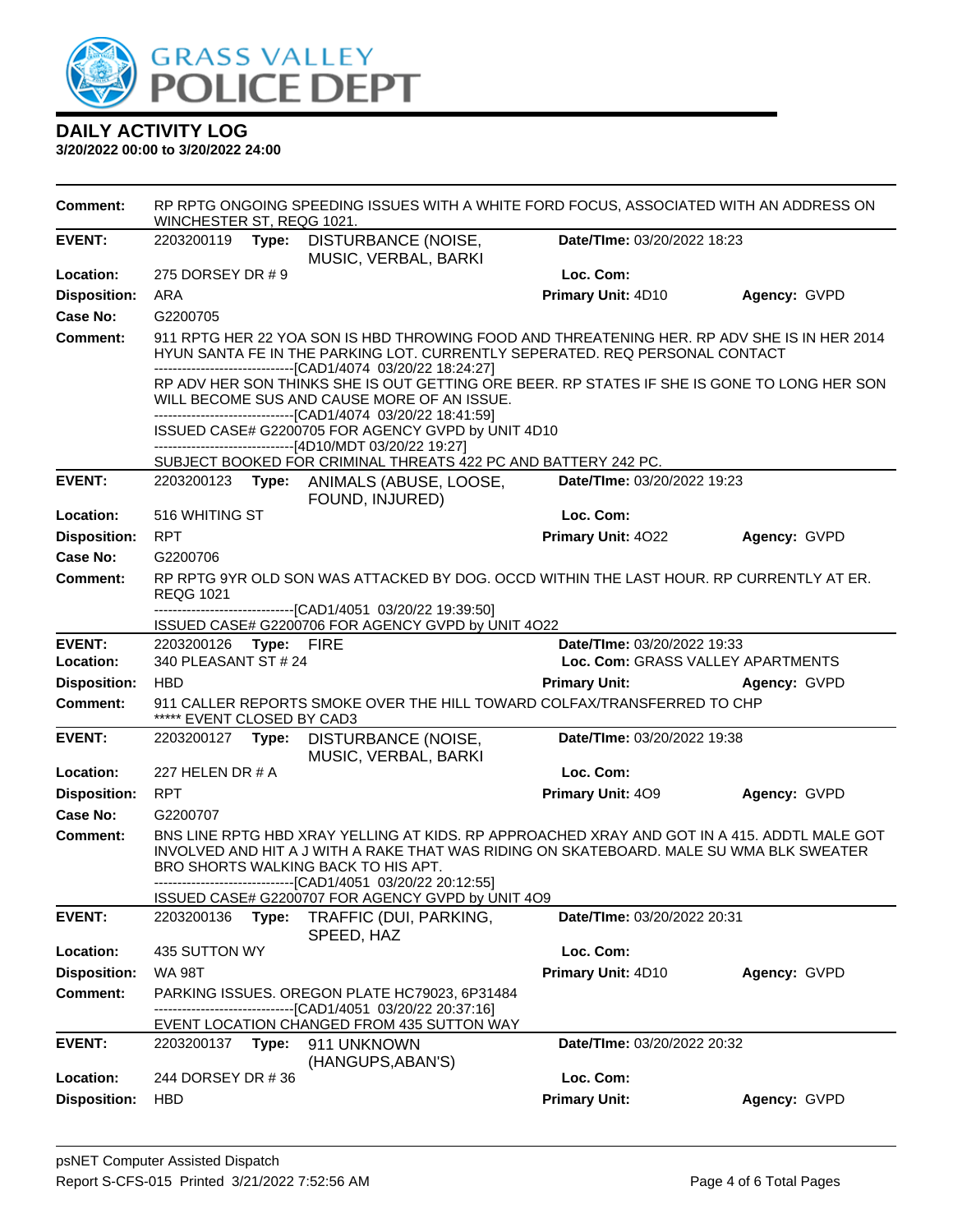

| <b>Comment:</b>                  | 911 ABANDON                                                                                                                                                                                           |       |                                                                                                                                                                                                                                                                                         |                                  |              |
|----------------------------------|-------------------------------------------------------------------------------------------------------------------------------------------------------------------------------------------------------|-------|-----------------------------------------------------------------------------------------------------------------------------------------------------------------------------------------------------------------------------------------------------------------------------------------|----------------------------------|--------------|
|                                  | -------------------------[CAD3/3753_03/20/22_20:33:50]<br>EVENT LOCATION CHANGED FROM LAT: 39.23408200 LONG: -121.038112 GRASS VALLEY<br>-------------------------------[CAD3/3753_03/20/22_20:34:01] |       |                                                                                                                                                                                                                                                                                         |                                  |              |
|                                  | ON CALL BACK, ACCIDENTAL                                                                                                                                                                              |       |                                                                                                                                                                                                                                                                                         |                                  |              |
|                                  | ***** EVENT CLOSED BY CAD3                                                                                                                                                                            |       |                                                                                                                                                                                                                                                                                         |                                  |              |
| <b>EVENT:</b>                    |                                                                                                                                                                                                       |       |                                                                                                                                                                                                                                                                                         | Date/TIme: 03/20/2022 20:50      |              |
| Location:                        | OLD TUNNEL RD/TOWN TALK RD                                                                                                                                                                            |       |                                                                                                                                                                                                                                                                                         | Loc. Com:                        |              |
| <b>Disposition:</b>              | <b>CIT</b>                                                                                                                                                                                            |       |                                                                                                                                                                                                                                                                                         | Primary Unit: 4D10               | Agency: GVPD |
| Comment:                         | License: 3MTS375                                                                                                                                                                                      |       | -------------------------------[CAD3/3753 03/20/22 20:50:30]                                                                                                                                                                                                                            |                                  |              |
|                                  |                                                                                                                                                                                                       |       | EVENT LOCATION CHANGED FROM OLD TUNNEL RD/TOWN TALK                                                                                                                                                                                                                                     |                                  |              |
| <b>EVENT:</b>                    |                                                                                                                                                                                                       |       | 2203200147 Type: COMMUNITY POLICING<br><b>ACTION</b>                                                                                                                                                                                                                                    | Date/TIme: 03/20/2022 21:22      |              |
| Location:                        | 125 E MAIN ST                                                                                                                                                                                         |       |                                                                                                                                                                                                                                                                                         | Loc. Com: GRASS VALLEY CITY HALL |              |
| <b>Disposition:</b>              | <b>CBC</b>                                                                                                                                                                                            |       |                                                                                                                                                                                                                                                                                         | <b>Primary Unit: 409</b>         | Agency: GVPD |
| Comment:                         |                                                                                                                                                                                                       |       | -------------------------------[CAD1/4051 03/20/22 21:22:18]<br>EVENT LOCATION CHANGED FROM CITY HALL                                                                                                                                                                                   |                                  |              |
| <b>EVENT:</b>                    |                                                                                                                                                                                                       |       | 2203200153 Type: WELFARE CHECK                                                                                                                                                                                                                                                          | Date/TIme: 03/20/2022 22:00      |              |
| Location:                        | 932 WE MAIN ST # 2                                                                                                                                                                                    |       |                                                                                                                                                                                                                                                                                         | Loc. Com:                        |              |
| <b>Disposition:</b>              | CBC                                                                                                                                                                                                   |       |                                                                                                                                                                                                                                                                                         | <b>Primary Unit: 409</b>         | Agency: GVPD |
| <b>Comment:</b>                  |                                                                                                                                                                                                       |       | RP REQ WELFARE CK ON HER SON AND DAUGHTER, RP SPOKE W/ BOTH JUVS AND FATHER. FATHER HUNG<br>UP ON THE RP AND RP THINKS DAUGHTER IS OUT OF CONTROL. RP WANTS TO COME PICK THEM UP BUT<br>DOESN'T HAVE CUSTODY RIGHT NOW.<br>-------------------------------[CAD3/3753 03/20/22 22:02:39] |                                  |              |
|                                  | RP REQ 10-21 ALSO                                                                                                                                                                                     |       |                                                                                                                                                                                                                                                                                         |                                  |              |
|                                  |                                                                                                                                                                                                       |       |                                                                                                                                                                                                                                                                                         |                                  |              |
| <b>EVENT:</b>                    | 2203200154 Type:                                                                                                                                                                                      |       | DISTURBANCE (NOISE,                                                                                                                                                                                                                                                                     | Date/TIme: 03/20/2022 22:05      |              |
| Location:                        | 729 TAYLORVILLE RD                                                                                                                                                                                    |       | MUSIC, VERBAL, BARKI                                                                                                                                                                                                                                                                    | Loc. Com: CARLS JR 530 477 5649  |              |
| <b>Disposition:</b>              | UTL                                                                                                                                                                                                   |       |                                                                                                                                                                                                                                                                                         | Primary Unit: 4022               | Agency: GVPD |
| <b>Comment:</b>                  |                                                                                                                                                                                                       |       | 911 CALLER REPORTS FEMALE IN THE DRIVE THRU THREATENING TO RUN OVER THE DELIVERY SHIPMENT.<br>SHE IS BACKING OUT OF THE DRIVEWAY IN A MAROON EXPEDITION.                                                                                                                                |                                  |              |
|                                  | THE DELIVERY.                                                                                                                                                                                         |       | -------------------------------[CAD3/3753_03/20/22_22:06:35]<br>SU IS VIDEOTAPING THE RP. RESTAURANT IS CURRENTLY CLOSED AND THEY ARE OUTSIDE BECAUSE OF                                                                                                                                |                                  |              |
| <b>EVENT:</b>                    | 2203200155                                                                                                                                                                                            | Type: | THEFT (GRAND, PETTY, FROM<br><b>MERCHANT)</b>                                                                                                                                                                                                                                           | Date/TIme: 03/20/2022 22:15      |              |
| Location:                        | 1005 SUTTON WY                                                                                                                                                                                        |       |                                                                                                                                                                                                                                                                                         | Loc. Com: CVS                    |              |
| <b>Disposition:</b>              | CBC ADVISED OF 602                                                                                                                                                                                    |       |                                                                                                                                                                                                                                                                                         | Primary Unit: 4K19               | Agency: GVPD |
| <b>Comment:</b>                  | TO PAY FOR ANYTHING.                                                                                                                                                                                  |       | RP REPORTS MALE TRANSIENT IN AISLE 14 IS LOADING UP WITH ITEMS AFTER SAYING HE HAS NO MONEY                                                                                                                                                                                             |                                  |              |
| <b>EVENT:</b>                    | 2203200160                                                                                                                                                                                            | Type: | DISTURBANCE (NOISE,<br>MUSIC, VERBAL, BARKI                                                                                                                                                                                                                                             | Date/TIme: 03/20/2022 22:50      |              |
| Location:                        | 111 W MCKNIGHT WY                                                                                                                                                                                     |       |                                                                                                                                                                                                                                                                                         | Loc. Com: KMART                  |              |
| <b>Disposition:</b>              | <b>CBC</b>                                                                                                                                                                                            |       |                                                                                                                                                                                                                                                                                         | Primary Unit: 4022               | Agency: GVPD |
| <b>Comment:</b>                  | LOT.                                                                                                                                                                                                  |       | RP REQ 10-21 REGARDING A SUBJ HARASSING HER FOR PARKING OVERNIGHT IN THE KMART PARKING                                                                                                                                                                                                  |                                  |              |
| <b>EVENT:</b>                    | 2203200167                                                                                                                                                                                            | Type: | TRAFFIC (DUI, PARKING,<br>SPEED, HAZ                                                                                                                                                                                                                                                    | Date/TIme: 03/20/2022 23:55      |              |
| Location:<br><b>Disposition:</b> | 600 BLOCK SUTTON<br>CIT 98T                                                                                                                                                                           |       |                                                                                                                                                                                                                                                                                         | Loc. Com:<br>Primary Unit: 4D10  |              |